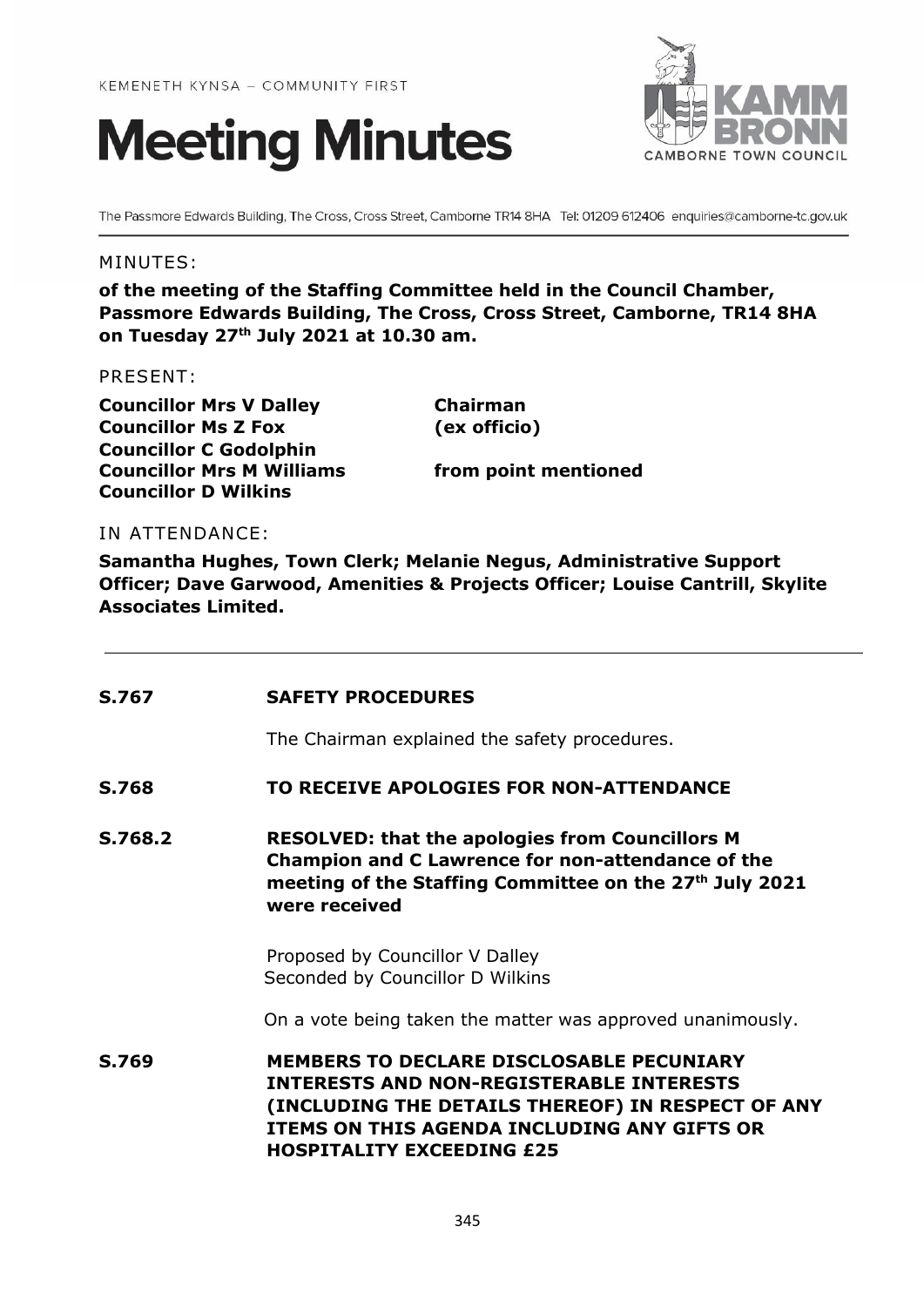The Town Clerk informed members that she would leave the room for agenda items 12h, 13h 14h, and 18; the Administrative Support Officer would leave the room for agenda items 12c, 13c, 14c, and 18, to allow Councillors to talk freely.

## **S.770 TO APPROVE WRITTEN REQUEST(S) FOR DISPENSATIONS**

There were no dispensation requests.

### **S.771 CHAIRMAN'S ANNOUNCEMENTS**

There were no Chairman's announcements.

# **S.772 TO RECEIVE AND APPROVE THE MINUTES OF THE STAFFING COMMITTEE MEETING HELD ON 7 th June 2021, FOR SIGNING BY THE CHAIRMAN**

Councillor M Williams entered the meeting at 10.30 am.

# **S.772.2 RESOLVED: that the minutes of the Staffing Committee meeting held on 7 th June 2021 were received, approved, and signed by the Chairman**

Proposed by Councillor V Dalley Seconded by Councillor C Godolphin

On a vote being taken the matter was approved unanimously by those entitled to vote.

# **S.773 MATTERS ARISING WHERE NO SUBSTANTIVE ITEM BELOW, FOR INFORMATION ONLY**

There were no matters arising.

#### **S.774 TO RECEIVE AN INCOME AND EXPENDITURE REPORT TO JUNE 2021 AND AGREE ACTION**

The Town Clerk informed members that the Finance Officer will going forward provide a supporting report for this agenda item. The changes proposed in the Library report had been budgeted for.

#### **S.774.2 RESOLVED: that an Income and Expenditure Report to the 30th June 2021 was received**

Proposed by Councillor C Godolphin Seconded by Councillor D Wilkins

On a vote being taken the matter was approved unanimously.

# **S.775 TO RECEIVE AN EMPLOYER NEWSLETTER FOR JUNE 2021, AGREE ACTION AND AUTHORISE EXPENDITURE**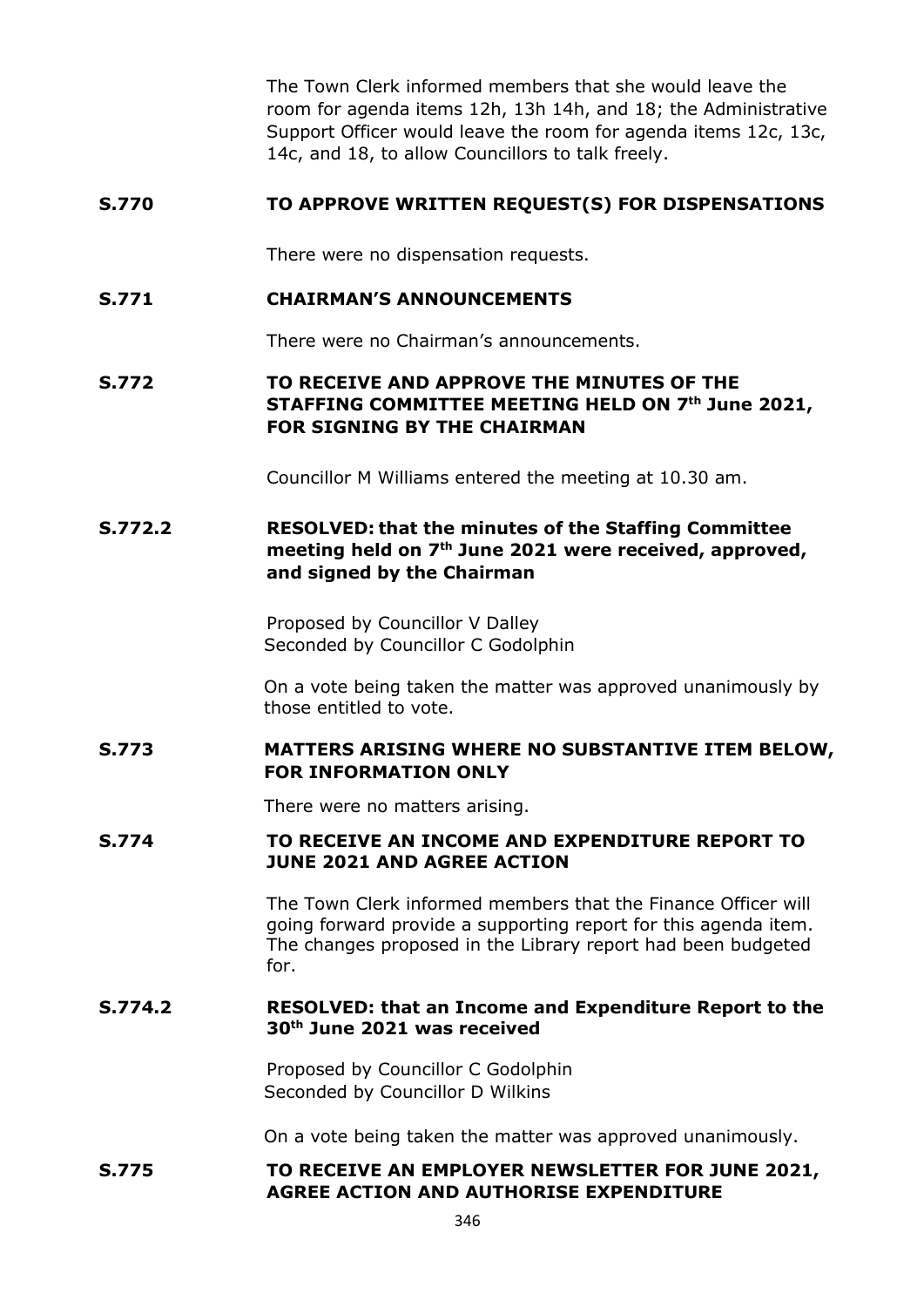Councillor M Williams informed members that she had yet to hear if her application to join the Pensions Board had been successful.

## **S.775.2 RESOLVED: that an Employer Newsletter for June 2021 was received**

Proposed by Councillor D Wilkins Seconded by Councillor M Williams

On a vote being taken the matter was approved unanimously.

**S.776 TO RECEIVE AN EMPLOYER NEWSLETTER FOR JULY 2021, AGREE ACTION AND AUTHORISE EXPENDITURE**

## **S.776.2 RESOLVED: that an Employer Newsletter for July 2021 was received**

Proposed by Councillor D Wilkins Seconded by Councillor M Williams

On a vote being taken the matter was approved unanimously.

- **S.777 THAT THE COUNCIL RESOLVES UNDER THE 1960 PUBLIC BODIES (ADMISSION TO MEETINGS) ACT, TO EXCLUDE THE PRESS AND PUBLIC DUE TO THE CONFIDENTIAL NATURE OF THE BUSINESS TO BE DISCUSSED**
- **S.777.2 RESOLVED: that under the 1960 Public Bodies (Admission to Meetings) Act, the press and public were excluded due to the confidential nature of the business to be discussed, with the exception of Louise Cantrill, whose input was required on HR matters**

Proposed by Councillor V Dalley Seconded by Councillor D Wilkins

On a vote being taken the matter was approved unanimously.

The Chairman brought forward items 12c), 13c) and 14c), to allow the smooth running of the meeting, as these items related to the minute taker.

Having declared an interest in agenda items 12c), 13c) and 14c), Melanie Negus left the room and re-entered when discussions on her Annual Appraisal, training and Development needs, and Terms and Conditions of her employment concluded.

#### **S.778 TO RECEIVE THE ANNUAL PERFORMANCE APPRAISALS FOR THE:**

- **a) Amenities Supervisor**
- **b) Amenities Technicians;**
- **c) Administrative Support Officer;**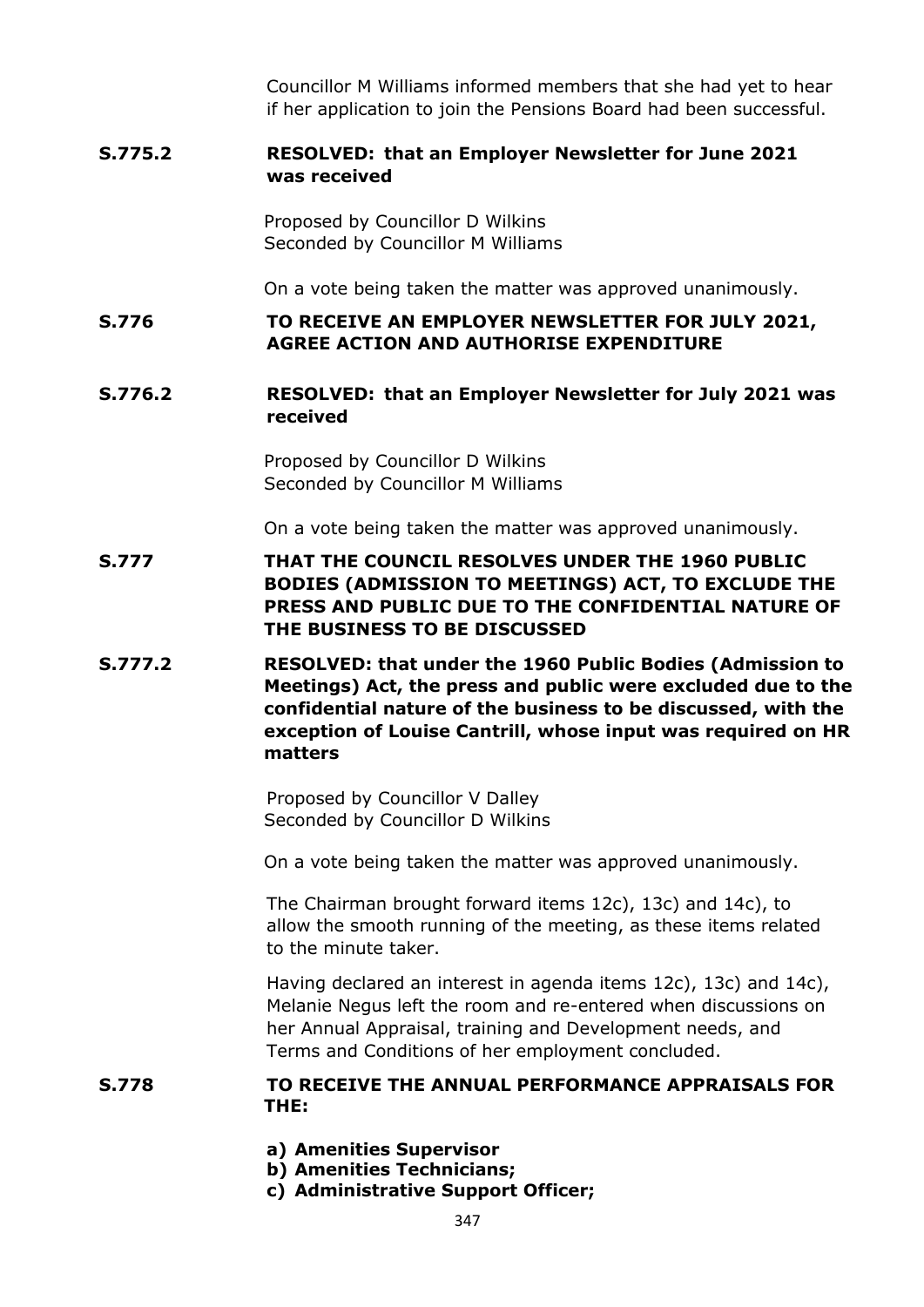- **d) Senior Library Officer;**
- **e) Library Assistants**
- **f) Amenities & Projects Officer;**
- **g) Engagement Officer;**
- **h) Town Clerk;**

## **agree action and authorise expenditure accordingly.**

The Town Clerk informed members that the Amenities & Projects Officer was working on plans to aid the smooth running of the amenities team.

**S.778.2 RESOLVED: that the Annual Performance Appraisals for Amenities Supervisor, Amenities Technicians, Administrative Support Officer, Senior Library Officer, Library Assistants, Amenities & Projects Officer, Engagement Officer, and the Town Clerk; were received en-bloc**

> Proposed by Councillor C Godolphin Seconded by Councillor D Wilkins

On a vote being taken the matter was approved unanimously.

## **S.779 TO CONSIDER THE TRAINING AND DEVELOPMENT NEEDS OF THE:**

- **a) Amenities Supervisor**
- **b) Amenities Technicians;**
- **c) Administrative Support Officer;**
- **d) Senior Library Officer;**
- **e) Library Assistants**
- **f) Amenities & Projects Officer;**
- **g) Engagement Officer;**
- **h) Town Clerk;**

**agree action and authorise expenditure accordingly.**

**S.779.2 RESOLVED: that training courses for the Administrative Support Officer; ILM Level 2 in Leadership and Team Skills, and Government Reforms to the Planning System Webinar, were approved, and the associated expenditure was authorised from the Staff Training budget**

> Proposed by Councillor Z Fox Seconded by Councillor D Wilkins

On a vote being taken the matter was approved unanimously.

**S.779.3 RESOLVED: that training courses for the Amenities Supervisor; First Aid Refresher, Fire Extinguisher, and Marshal Refresher; were approved, and the associated expenditure was authorised from the Staff Training budget**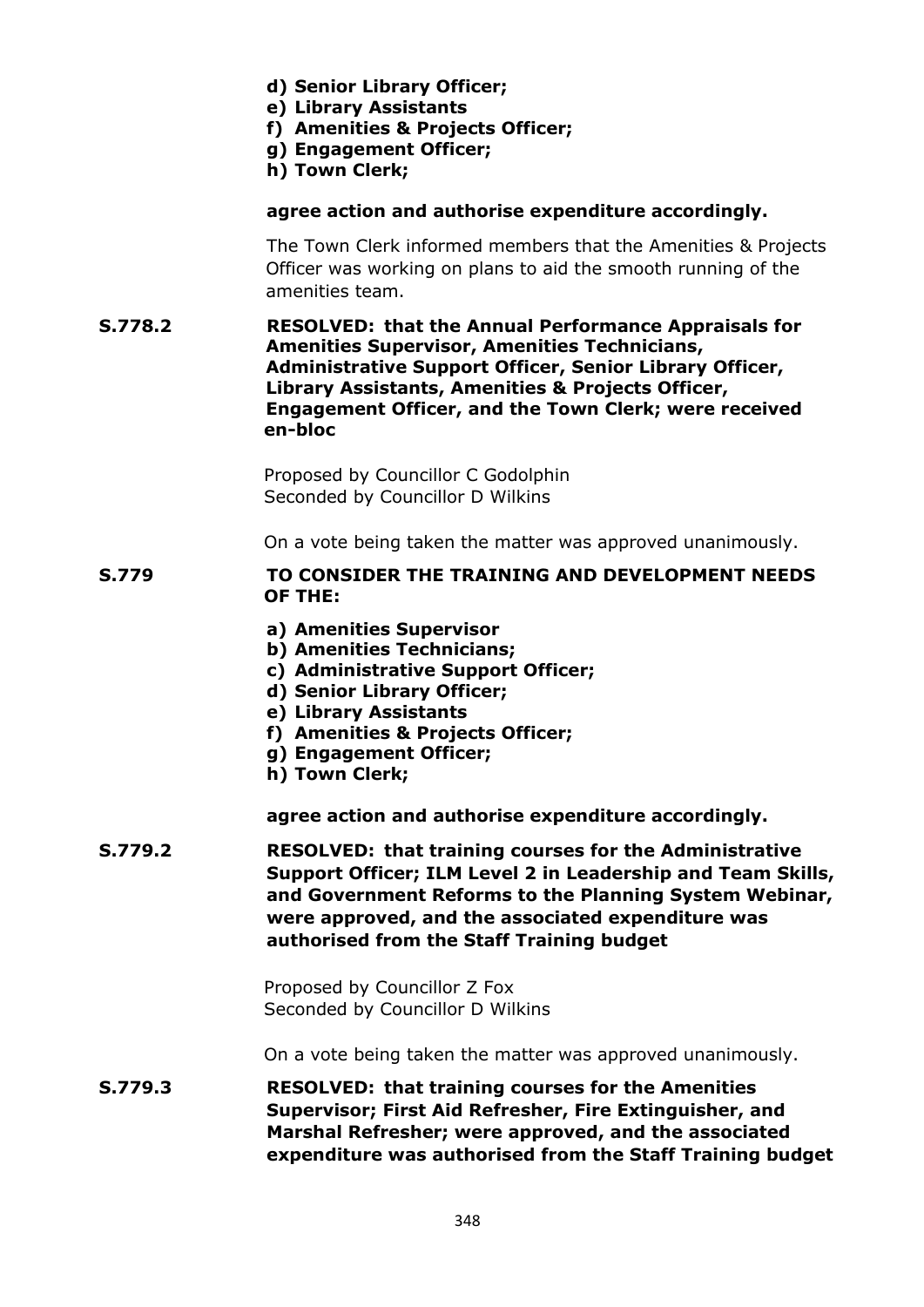Proposed by Councillor Z Fox Seconded by Councillor D Wilkins

On a vote being taken the matter was approved unanimously.

**S.779.4 RESOLVED: that training courses for the R Piper; First Aid at Work refresher, and Brushcutter Competency Ticket, were approved, and the associated expenditure was authorised from the Staff Training budget**

> Proposed by Councillor V Dalley Seconded by Councillor D Wilkins

On a vote being taken the matter was approved unanimously.

**S.779.5 RESOLVED: that training course for L Stapleton; ECDL (Microsoft Office), was approved, and the associated expenditure was authorised from the Staff Training budget**

> Proposed by Councillor V Dalley Seconded by Councillor Z Fox

On a vote being taken the matter was approved unanimously.

**S.779.6 RESOLVED: that training courses for S Williams; ILCA (introduction to Local Council Administration), ECDL (European Computer Driving Licence), were approved, and the associated expenditure was authorised from the staff training budget**

> Proposed by Councillor Z Fox Seconded by Councillor D Wilkins

On a vote being taken the matter was approved unanimously.

**S.779.7 RESOLVED: that the provision of Microsoft Projects Software (for twelve months), to aid the Amenities & Projects Officer with upcoming projects was approved; to be reviewed before the end of the twelve month period; and the associated expenditure was authorised from the staff training budget**

> Proposed by Councillor V Dalley Seconded by Councillor D Wilkins

On a vote being taken the matter was approved unanimously.

**S.779.8 RESOLVED: that training courses for R Hitchens-Todd; ILM Level 2 Leadership and Management, CIM module, were approved, and the associated expenditure was authorised from the staff training budget**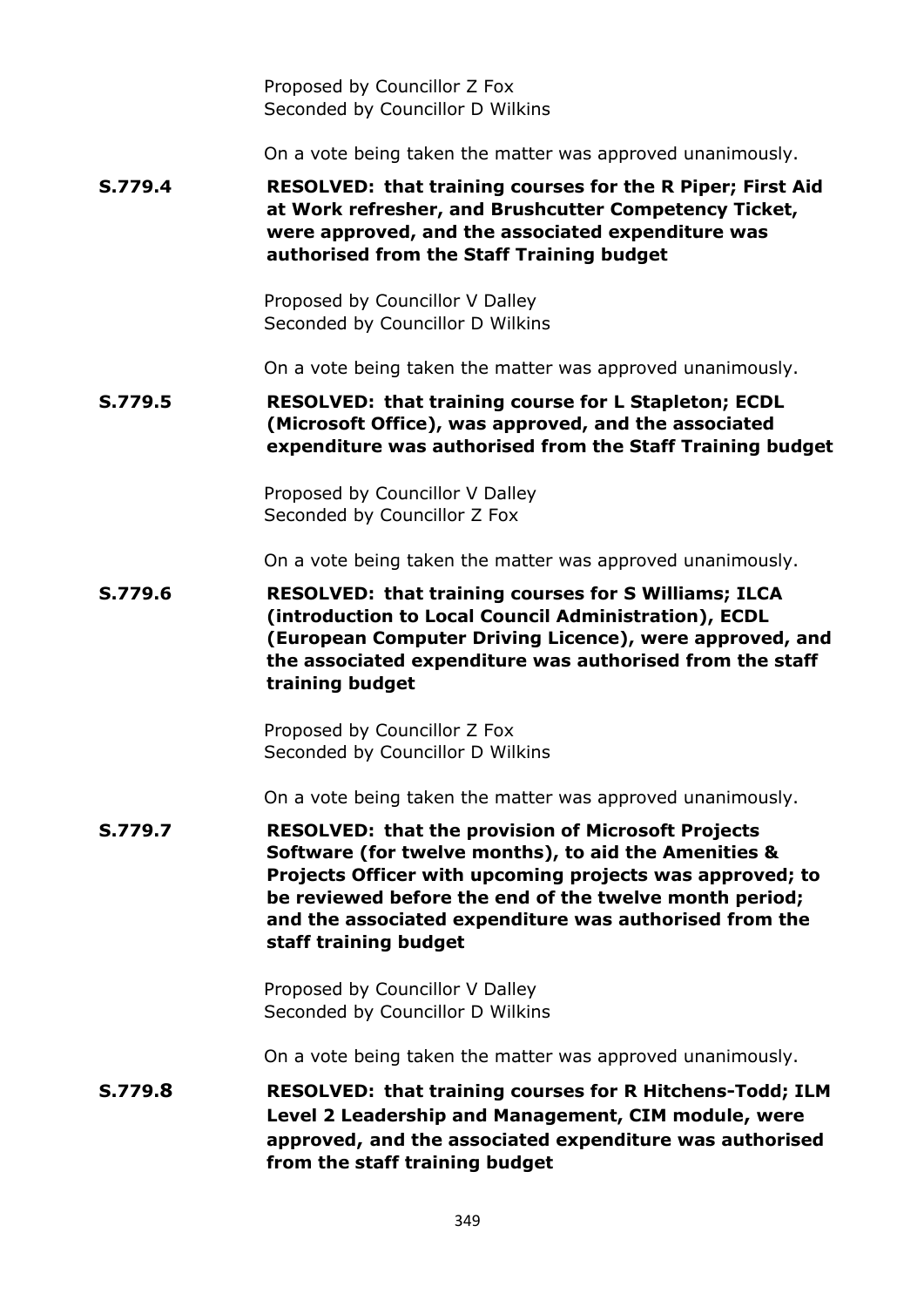Proposed by Councillor Z Fox Seconded by Councillor D Wilkins

On a vote being taken the matter was approved unanimously.

Having declared an interest in agenda item 13h) the Town Clerk left the room.

Members commended the Town Clerk on her exceptional work and leadership skills in stepping up to take the reigns of the Town Council at a very difficult time.

Louise Cantrill informed members that the high staff morale was very noticeable and encouraging.

# **S.779.9 RESOLVED: that training courses for the Town Clerk; Success-HR & Management Course, Risk Management, Planning Webinar, and the SLCC Annual Conference, were approved, and the associated expenditure was authorised from the staff training budget**

Proposed by Councillor Z Fox Seconded by Councillor D Wikins

On a vote being taken the matter was approved unanimously.

## **S.779.10 RESOLVED: to recommend to the Finance & General Purpose Committee that a budget of £2,000 be allocated for staff and Councillors sessions on the Town Council's Corporate Plan**

Proposed by Councillor Z Fox Seconded by Councillor D Wikins

On a vote being taken the matter was approved unanimously.

The Town Clerk re-entered the meeting.

#### **S.780 TO CONSIDER THE TERMS AND CONDITIONS OF EMPLOYMENT OF THE:**

- **a) Amenities Supervisor**
- **b) Amenities Technicians; (to follow)**
- **c) Administrative Support Officer;**
- **d) Senior Library Officer;**
- **e) Library Assistants (to follow);**
- **f) Amenities & Projects Officer;(to follow)**
- **g) Engagement Officer;**
- **h) Town Clerk;**

**agree action and authorise expenditure accordingly.**

**S.780.2 RESOLVED: that that the terms and conditions for the Amenities Supervisor were considered and that they receive a SCP 1-point salary increase, I**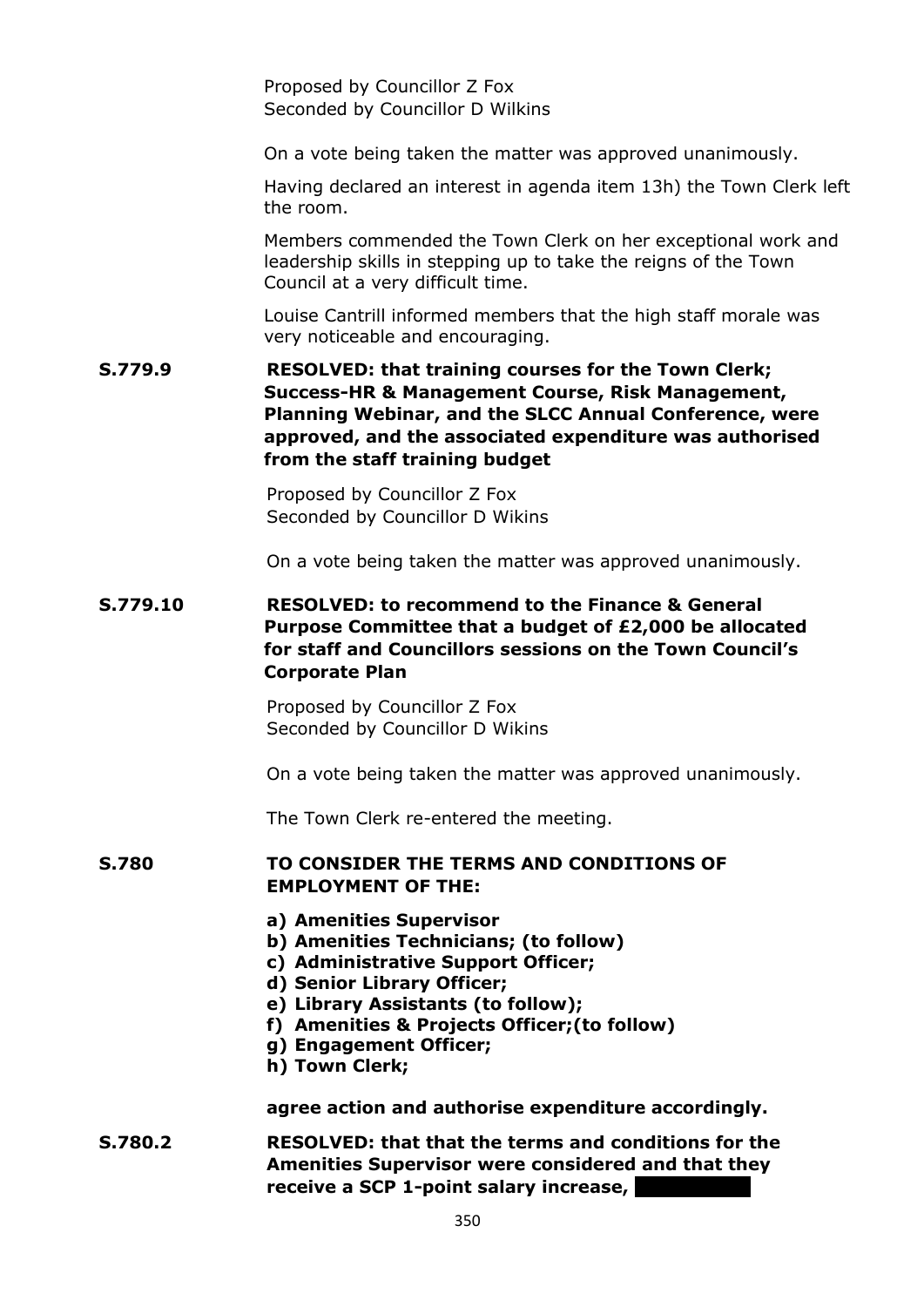*k* was approved, and the associated **expenditure was authorised**

Proposed by Councillor D Wilkins Seconded by Councillor Z Fox

On a vote being taken the matter was approved unanimously.

**S.780.3 RESOLVED: that that the terms and conditions for the Amenities Technician were considered and that they**  received an SCP 1-point salary increase, with **remunerated at SCP8, was approved, and the associated expenditure was authorised**

> Proposed by Councillor V Dalley Seconded by Councillor D Wilkins

On a vote being taken the matter was approved unanimously.

**S.780.4 RESOLVED: that that the terms and conditions for the Amenities Technician were considered and that they**  received an SCP 1-point salary increase, with **remunerated at SCP8, was approved, and the associated expenditure was authorised**

> Proposed by Councillor D Wilkins Seconded by Councillor Z Fox

On a vote being taken the matter was approved unanimously.

**S.780.5 RESOLVED: that that the terms and conditions for the Amenities Technician were considered and that they received an SCP 1-point salary increase, with** was approved, and the associated **expenditure was authorised**

> Proposed by Councillor C Godolphin Seconded by Councillor D Wilkins

On a vote being taken the matter was approved unanimously.

**S.780.6 RESOLVED: that that the terms and conditions for the Amenities Technician were considered and that they received an SCP 1-point salary increase, with D was approved, and the associated expenditure was authorised**

> Proposed by Councillor Z Fox Seconded by Councillor D Wilkins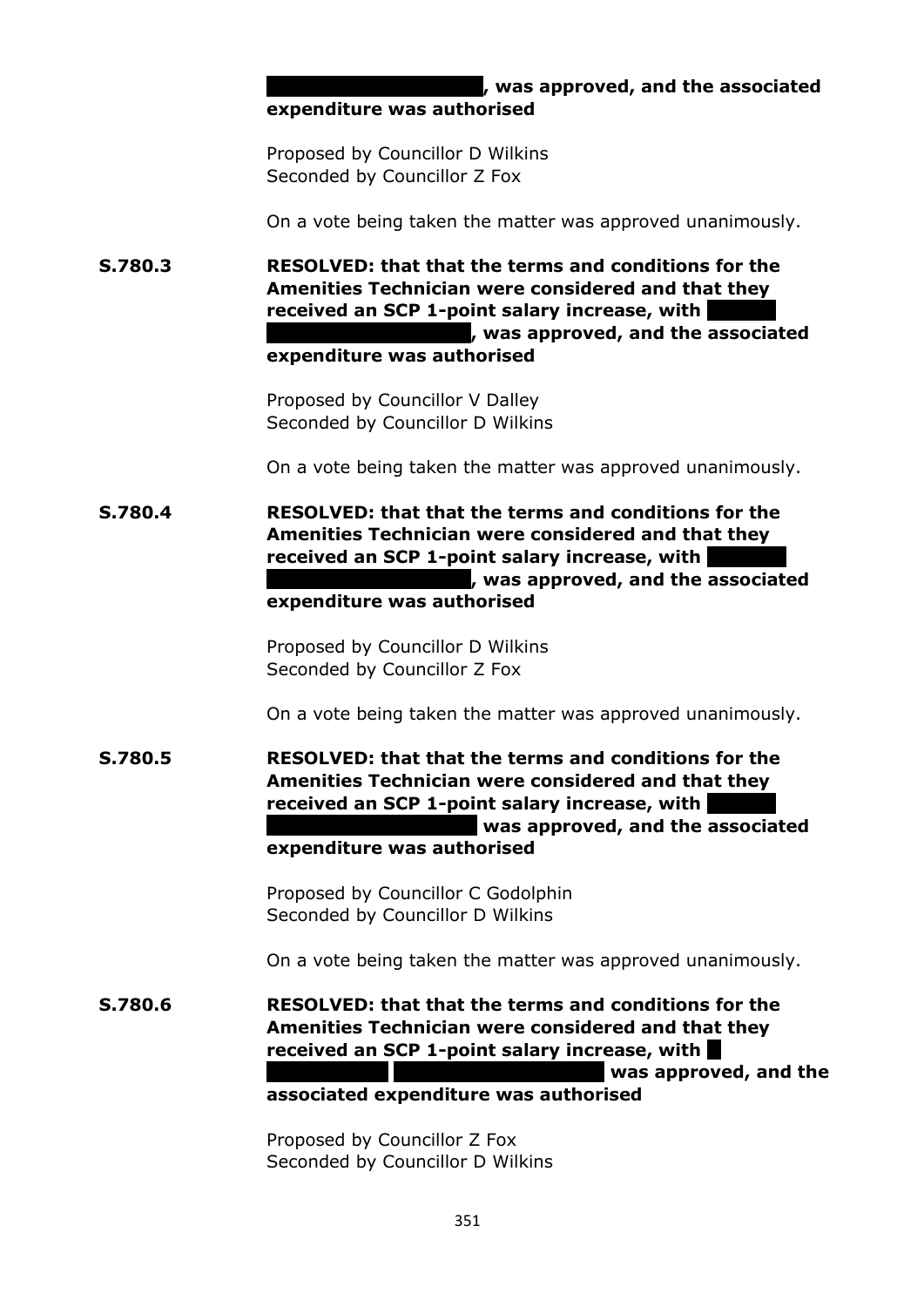On a vote being taken the matter was approved unanimously.

**S.780.7 RESOLVED: that that the terms and conditions for the Administrative Support Officer were considered and that they received an SCP 1-point salary increase, Negau a** Was approved, and the

# **associated expenditure was authorised**

Proposed by Councillor Z Fox Seconded by Councillor C Godolphin

On a vote being taken the matter was approved unanimously.

**S.780.8 RESOLVED: that that the terms and conditions for the Senior Library Officer were considered and that they**  received an SCP 1-point salary increase, with **random** was approved, and the associated **expenditure was authorised**

> Proposed by Councillor D Wilkins Seconded by Councillor Z Fox

On a vote being taken the matter was approved unanimously.

**S.780.9 RESOLVED: that that the terms and conditions for the Library Assistant were considered and that they received**  an SCP 1-point salary increase,

> **remunerated at SCP7, was approved, and the associated expenditure was authorised**

Proposed by Councillor D Wilkins Seconded by Councillor C Godolphin

On a vote being taken the matter was approved unanimously.

**S.780.10 RESOLVED: that that the terms and conditions for the Library Assistant were considered and that they received an SCP 1-point salary increase, with** 

> **random** was approved, and the associated **expenditure was authorised**

Proposed by Councillor C Godolphin Seconded by Councillor D Wilkins

On a vote being taken the matter was approved unanimously.

**S.780.11 RESOLVED: that that the terms and conditions for the Library Assistant were considered and that they received an SCP 1-point salary increase,**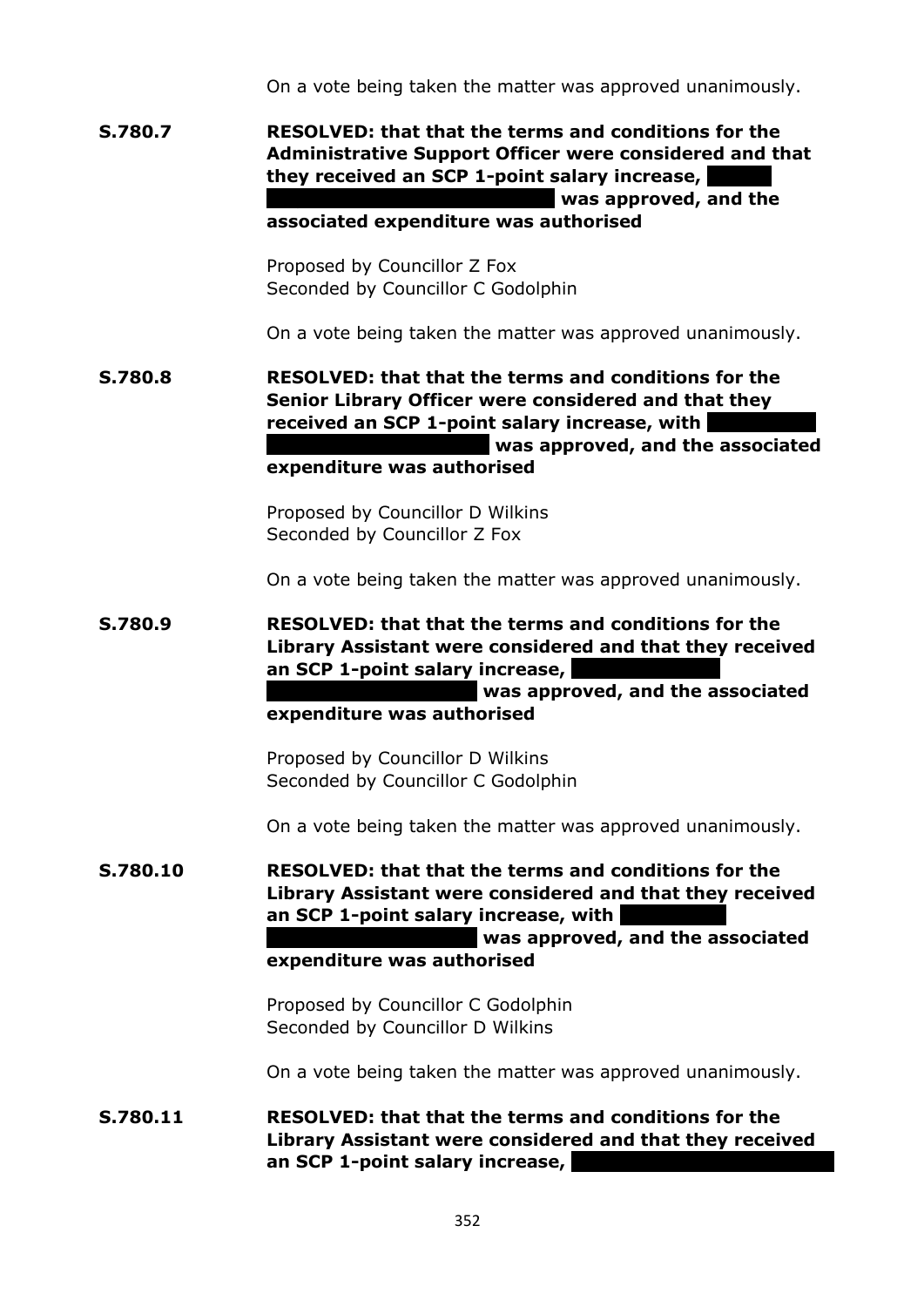## **at SCP7, was approved, and the associated expenditure was authorised**

Proposed by Councillor V Dalley Seconded by D Wilkins

On a vote being taken the matter was approved unanimously.

**S.780.12 RESOLVED: that that the terms and conditions for the Amenities & Projects Officer were considered and that**  they received an SCP 2-point salary increase, **Gasar was approved, and the** 

**associated expenditure was authorised**

Proposed by Councillor V Dalley Seconded by Councillor C Godolphin

On a vote being taken the matter was approved unanimously.

**S.780.13 RESOLVED: that that the terms and conditions for the Engagement Officer were considered and that they received an SCP 1-point salary increase,** 

**The Was approved, and the** 

**associated expenditure was authorised**

Proposed by Councillor D Wilkins Seconded by Councillor V Dalley

On a vote being taken the matter was approved unanimously.

**S.781 TO RECEIVE VERBAL AND WRITTEN REPORTS FROM TOWN CLERK, AND A VERBAL REPORT FROM SKYLITE ASSOCIATES REGARDING LIBRARY STAFFING;**

- **i) consider recruitment and interview arrangements**
- **ii) consider any other updates needed to terms and conditions**

**agree action and authorise expenditure.**

**S.781.2 RESOLVED: that verbal and written reports from Town Clerk, and a verbal report from Skylite Associates regarding Library Staffing were received**

> Proposed by Councillor C Godolphin Seconded by Councillor D Wilkins

On a vote being taken the matter was approved unanimously.

**S.781.3 RESOLVED: that the updating the terms and conditions of employment for**  $\blacksquare$  **– to 30 hours per week from** 1<sup>st</sup> September 2021, **Exercise 2018** – to 34 hours a week from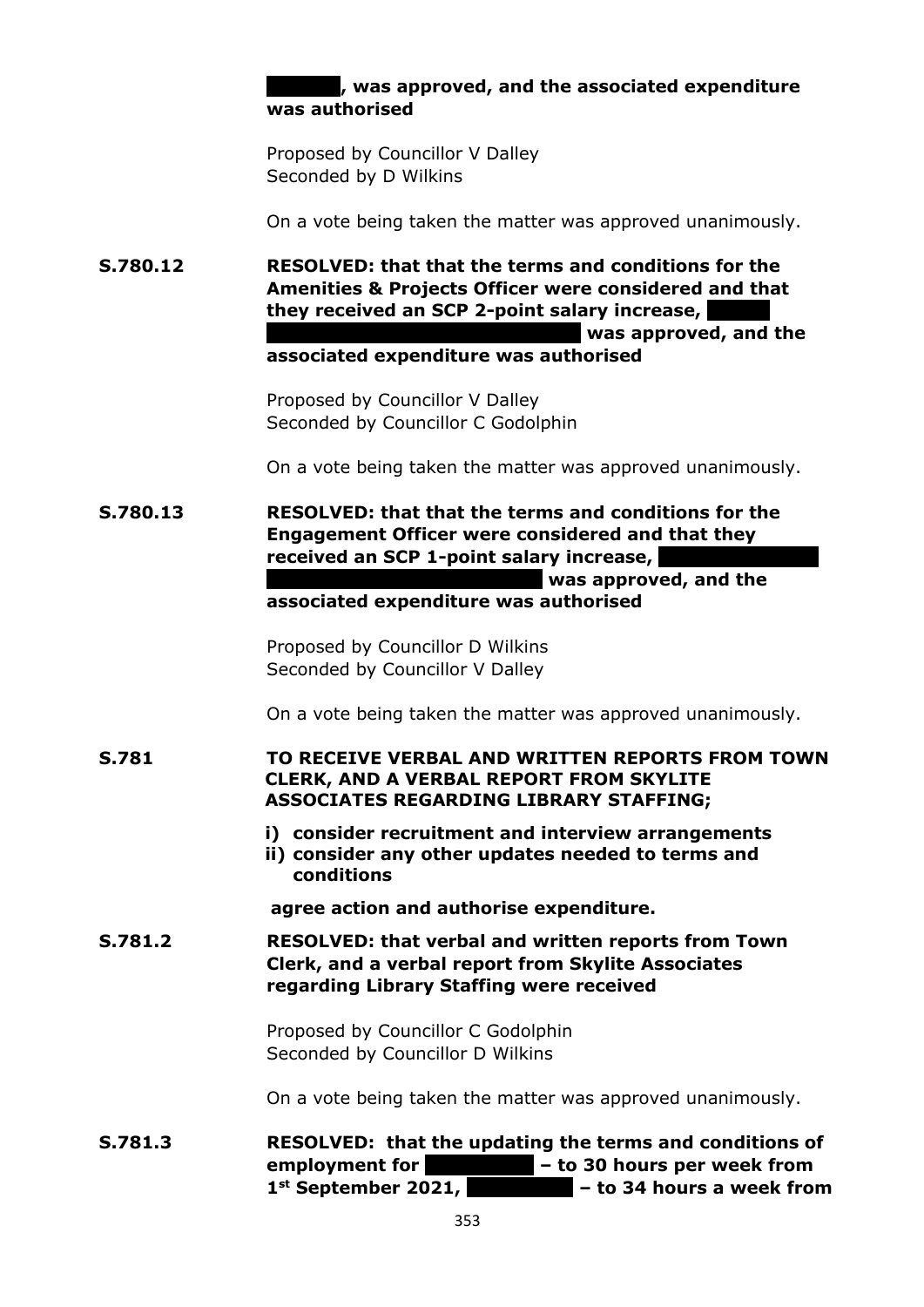|              | $1st$ September 2021, and $\blacksquare$ to 8 hours a week as a<br>Library & Council Assistant, was approved, and the<br>associated expenditure from Staff Salaries-Library was<br>authorised                                                                                                                                                                   |
|--------------|-----------------------------------------------------------------------------------------------------------------------------------------------------------------------------------------------------------------------------------------------------------------------------------------------------------------------------------------------------------------|
|              | Proposed by Councillor C Godolphin<br>Seconded by Councillor D Wilkins                                                                                                                                                                                                                                                                                          |
|              | On a vote being taken the matter was approved unanimously.                                                                                                                                                                                                                                                                                                      |
| S.781.4      | RESOLVED: that the advertising and recruitment of 2<br>Library & Council Support Assistants, one for 18 hours,<br>and one for 34 hours; using: Indeed, Cornwall Council,<br>facebook, Linked In, and the Town Council website, was<br>approved, and the associated expenditure from the Human<br><b>Resources EMR budget, was authorised</b>                    |
|              | Proposed by Councillor D Wilkins<br>Seconded by Councillor Z Fox                                                                                                                                                                                                                                                                                                |
|              | On a vote being taken the matter was approved unanimously.                                                                                                                                                                                                                                                                                                      |
| S.781.5      | RESOLVED: that an interview panel comprising of the<br>Town Clerk, the Senior Library Officer, and the Chairman<br>of the Staffing committee, for the two Library job<br>vacancies; was approved                                                                                                                                                                |
|              | Proposed by Councillor Z Fox<br>Seconded by Councillor C Godolphin                                                                                                                                                                                                                                                                                              |
|              | On a vote being taken the matter was approved unanimously.                                                                                                                                                                                                                                                                                                      |
|              | The Amenities & Projects Officer entered the meeting.                                                                                                                                                                                                                                                                                                           |
| <b>S.782</b> | TO RECEIVE A WRITTEN REPORT FROM THE AMENITIES<br>AND PROJECTS OFFICER REGARDING WORKLOADS AND<br><b>CONSIDER APPOINTMENT OF CASUAL STAFF</b>                                                                                                                                                                                                                   |
|              | i) Draft job description for Casual Amenities Technician                                                                                                                                                                                                                                                                                                        |
|              | Agree action and authorise expenditure.                                                                                                                                                                                                                                                                                                                         |
| S.782.2      | <b>RESOLVED: that a written report from the Amenities and</b><br>Projects Officer regarding workloads of casual staff, and a<br>draft job description for Casual Amenities Technician, were<br>received. The employment of a Casual Amenities<br>Technician was approved. The expenditure from the Green<br><b>Spaces Staff Salaries budget, was authorised</b> |
|              | Proposed by Councillor Z Fox<br>Seconded by Councillor D Wilkins                                                                                                                                                                                                                                                                                                |
|              |                                                                                                                                                                                                                                                                                                                                                                 |

On a vote being taken the matter was approved unanimously.